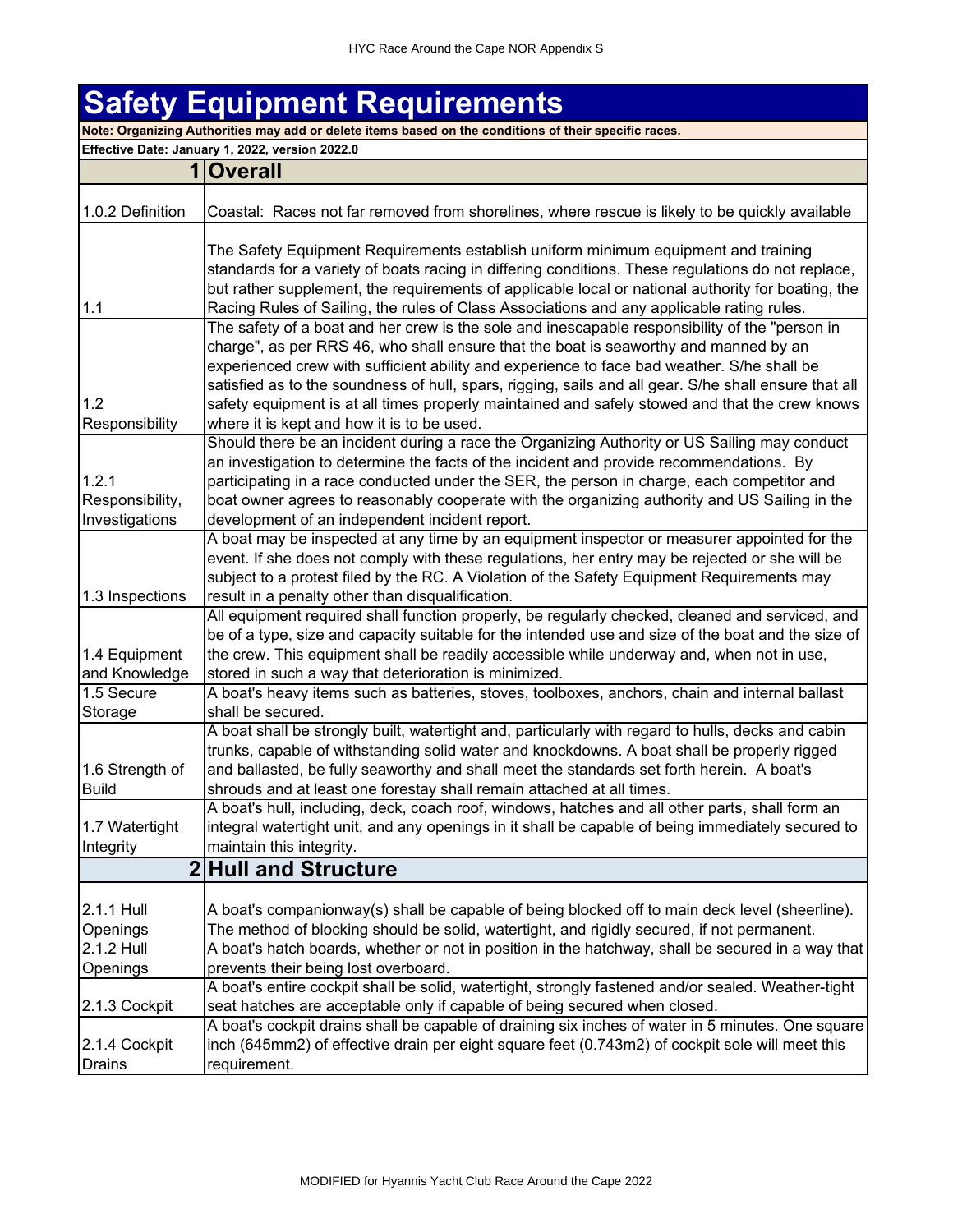|                  | A boat's maximum cockpit volume for cockpits not open to the sea, including any compartments                    |
|------------------|-----------------------------------------------------------------------------------------------------------------|
|                  | capable of flooding, to lowest points of coaming over which water can adequately escape, shall                  |
| 2.1.5.2 Cockpit  | not exceed 0.08 x LOA x Max. Beam x Freeboard aft. The cockpit sole shall be at least 0.02 x                    |
| Volume           | LOA above LWL.                                                                                                  |
|                  | A boat's through-hull openings below the waterline shall be equipped with sea cocks or valves,                  |
| 2.1.6 Through    | except for integral deck scuppers, speed transducers, depth finder transducers and the like;                    |
| <b>Hulls</b>     | however a means of closing such openings shall be provided.                                                     |
|                  | Intentionally left blank                                                                                        |
|                  | A boat with moveable or variable ballast (water or canting keel) shall comply with the                          |
| 2.2.3 Stability  | requirements of Appendix K.                                                                                     |
|                  | A boat's deck including the headstay shall be surrounded by a suitably strong enclosure,                        |
| 2.4.1 Lifelines  | typically consisting of lifelines and pulpits, meeting the requirements in 2.4.2 to 2.4.8.                      |
| 2.4.2 Lifeline   |                                                                                                                 |
| Stanchions       | A boat's stanchion and pulpit bases shall be within the working deck.                                           |
|                  | Bow pulpits may be open, but the opening between the vertical portion of stanchion pulpit and                   |
| 2.4.3 Bow Pulpit | any part of the boat shall not exceed 14.2" (360mm).                                                            |
|                  | A multipart-lashing segment not to exceed 4" per end termination for the purpose of attaching                   |
|                  | lifelines to pulpits is allowed. Lifelines shall be taut.                                                       |
| 2.4.4 Lifelines  |                                                                                                                 |
|                  | Lifeline deflection shall not exceed the following: a) When a deflecting force of 9 lbs (40N) is                |
|                  | applied to a lifeline midway between supports of an upper or single lifeline, the lifeline shall not            |
|                  | deflect more than 2" (50mm). This measurement shall be taken at the widest span between                         |
|                  | supports that are aft of the mast. b) When a deflecting force of 9 lbs (40N) is applied midway                  |
| 2.4.4.1 Lifeline | between supports of an intermediate lifeline of all spans that are aft of the mast, deflection shall            |
| Deflection       | not exceed 5" (120mm) from a straight line between the stanchions.                                              |
| 2.4.5 Lifeline   |                                                                                                                 |
| Stanchion        | The maximum spacing between lifeline supports (e.g. stanchions and pulpits) shall be 87"                        |
| Spacing          | (2.2m).                                                                                                         |
|                  | Boats under 30' (9.14m) shall have at least one lifeline with 18" (457mm) minimum height                        |
|                  | above deck, and a maximum vertical gap of 18" (457mm). Taller heights will require a second                     |
| 2.4.6 Lifelines  | lifeline. The minimum diameter shall be 1/8" (3mm).                                                             |
|                  | Boats 30' and over (9.14m) shall have at least two lifelines with 24" (762mm) minimum height                    |
|                  | above deck, and a maximum vertical gap of 15" (381mm). The minimum diameter will be 5/32"                       |
| 2.4.7 Lifelines  | (4mm) for boats to 43' (13.1m) and 3/16" (5mm) for boats over 43' (13.1m).                                      |
|                  | Toe rails shall be fitted around the foredeck from the base of the mast with a minimum height of                |
|                  | 3/4" (18mm) for boats under 30' (9.14m) and 1" (25mm) for boats over 30'. An additional                         |
|                  | installed lifeline that is 1-2" (25-51mm) above the deck will satisfy this requirement for boats                |
| 2.4.8 Toe Rails  | without toerails.                                                                                               |
|                  | Trimarans are exempted from the lifeline requirement where there is a trampoline outboard of                    |
|                  | the main hull, except that a lifeline must run from the top of a bow pulpit to the forward                      |
|                  | crossbeam at the outboard edge of the bow net or foredeck. Catamarans with trampoline nets                      |
|                  | 2.4.9 Lifelines on between the hulls are exempted from the lifeline requirement. All catamarans are exempted    |
| <b>Trimarans</b> | from the need for pulpits and lifelines across the bow.                                                         |
|                  | A boat shall have a permanently installed manual bilge pump of at least a 10 GPM (37.8 liter per                |
|                  | minute) capacity and which is operable from on deck with the cabin closed with the discharge                    |
|                  | not dependent on an open hatch. Unless permanently attached to the pump, the bilge pump                         |
|                  | handle shall be securely attached to the boat in its vicinity via a lanyard or catch. A bilge pump              |
| 2.5.1 Dewatering | discharge shall not be connected to a cockpit drain. The bilge pump shall not discharge into a                  |
| pumps            | cockpit unless that cockpit opens aft to the sea.                                                               |
|                  | A boat shall have a mechanical propulsion system that is quickly available and capable of                       |
|                  | 2.7.2 Mechanical driving the boat at a minimum speed in knots equivalent to the square root of LWL in feet (1.8 |
| Propulsion       | times the square root of the waterline in meters) for 4 hours.                                                  |
|                  |                                                                                                                 |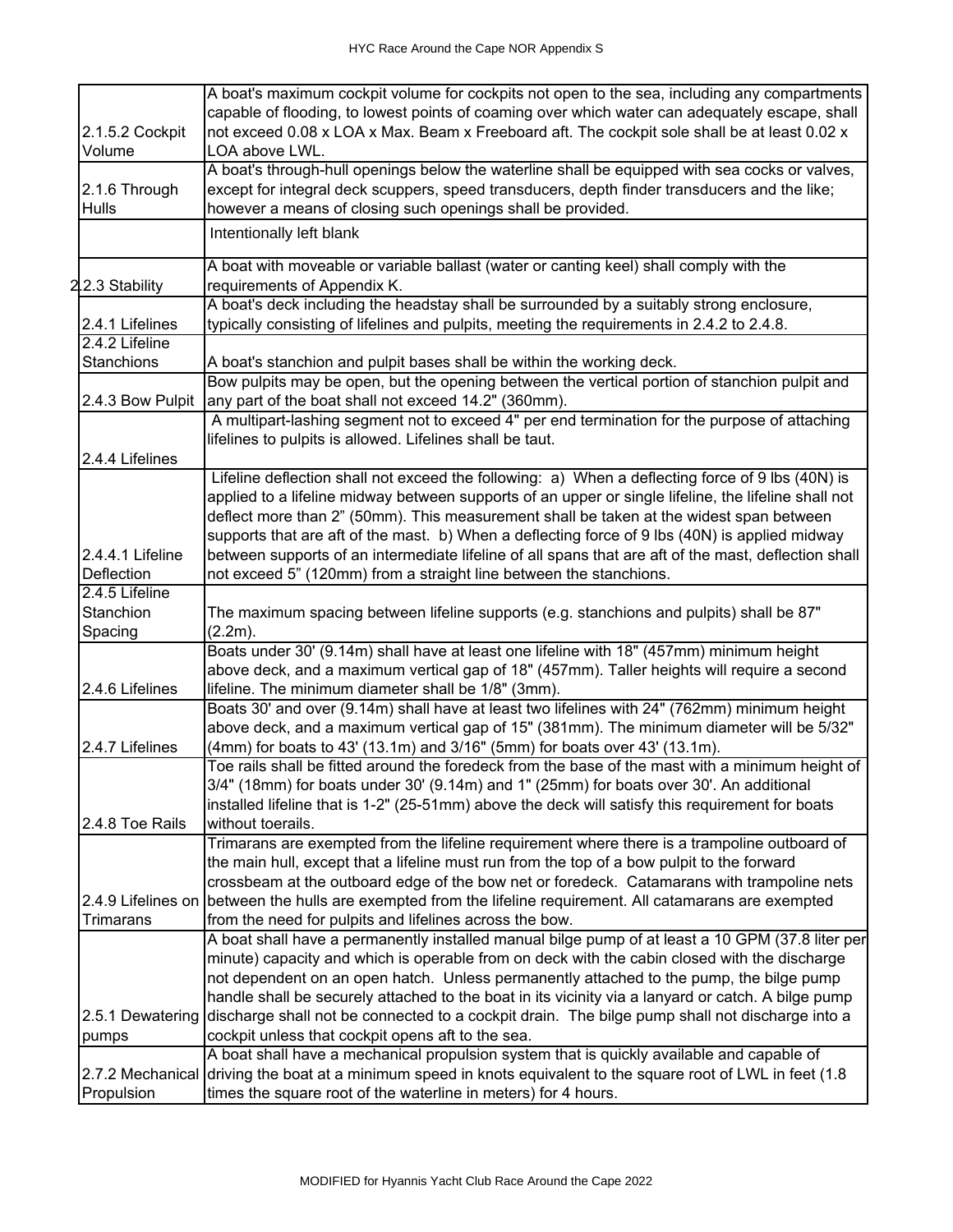٦

Г

T

| 2.7.3 Mechanical       |                                                                                                                                |
|------------------------|--------------------------------------------------------------------------------------------------------------------------------|
| Propulsion             | The boat's engine and generator installation (if so equipped) must conform to ABYC, ISO, or                                    |
| Installation           | U.S. Coast Guard standards.                                                                                                    |
|                        | <b>3 Safety Equipment</b>                                                                                                      |
|                        | Each crewmember shall have a life jacket that provides at least 33.7lbs (150N) of buoyancy,                                    |
|                        | intended to be worn over the shoulders (no belt pack), meeting either U.S. Coast Guard or ISO                                  |
|                        | specifications. Alternatively, each crewmember shall have an inherently buoyant off-shore life                                 |
|                        | jacket that provides at least 22lbs (100N) of buoyancy meeting either U.S. Coast Guard or ISO                                  |
| 3.1.1 Lifejackets      | specifications.                                                                                                                |
|                        | Life jackets shall be equipped with a whistle, a waterproof light, be fitted                                                   |
|                        | with marine-grade retro-reflective material, and be clearly marked with the boat's or wearer's                                 |
| 3.1.2 Lifejacket       | name, and be compatible with the wearer's safety harness. If the life jacket is inflatable, it shall                           |
| Features               | be regularly checked for air retention.                                                                                        |
|                        | Each crewmember shall have a safety harness and compatible safety tether not more than 6'7"                                    |
|                        | (2m) long with a minimum tensile strength of 4500 lb. (20kN). The tether shall have a snap                                     |
| 3.1.4 Harness          | hook at its far end and a means to quickly disconnect the tether at the chest end.                                             |
|                        | A boat shall carry jacklines with a breaking strength of at least 4500 lb. (20kN) which allow the                              |
|                        | crew to reach all points on deck, connected to similarly strong attachment points, in place while                              |
| 3.2.1 Jacklines        | racing.                                                                                                                        |
| 3.2.3 Deck             | Multihulls must have jacklines or attachment points that are accessible when the boat is                                       |
| Safety                 | inverted.                                                                                                                      |
|                        | A boat racing between sunset and sunrise shall carry navigation lights that meet U. S. Coast                                   |
| 3.3.1 Navigation       | Guard or applicable government requirements mounted so that they will not be obscured by the                                   |
| Lights                 | sails nor be located below deck level.                                                                                         |
| 3.4 Fire               | A boat shall carry fire extinguisher(s) that meets U.S. Coast Guard or applicable government                                   |
| Extinguishers          | requirements, when applicable.                                                                                                 |
| 3.5 Sound              |                                                                                                                                |
| Producing<br>Equipment | A boat shall carry sound-making devices that meets U.S. Coast Guard or applicable<br>government requirements, when applicable. |
| 3.6.2 Smoke            |                                                                                                                                |
| Flares                 | A boat shall carry one SOLAS orange smoke flares not older than the expiration date.                                           |
| 3.6.4 Hand             |                                                                                                                                |
| Flares                 | A boat shall carry three SOLAS red hand flares not older than the expiration date.                                             |
|                        | 3.6.5 Raft Flares Boat flares stored inside of life rafts may not be used to satisfy the flare requirement.                    |
| 3.7.1 Crew             | A boat shall carry a Lifesling or equivalent man overboard rescue device equipped with a self                                  |
|                        | Overboard Sling   igniting light stored on deck and ready for immediate use.                                                   |
|                        | A boat shall have a man overboard pole and flag, with a lifebuoy, a self-igniting light, a whistle,                            |
|                        | and a drogue attached. A self-inflating Man Overboard Module, Dan Buoy or similar device will                                  |
| 3.7.2 Crew             | satisfy this requirement. Self-inflating apparatus shall be tested and serviced in accordance with                             |
| Overboard              | the manufacturer's specifications. These items shall be stored on deck, ready for immediate                                    |
| Equipment              | use, and affixed in a manner that allows for a "quick release".                                                                |
|                        | A boat shall have a throwing sock-type heaving line of 50' (15m) or greater of floating                                        |
|                        | 3.7.3 Throw Line   polypropylene line readily accessible to the cockpit.                                                       |
|                        | A boat shall carry a Coast Guard or applicable government approved "throwable device". If the                                  |
| 3.7.4 Throwable        | device carried under 3.7.1 or 3.7.2 satisfies this requirement, then no additional device is                                   |
| Device                 | needed.                                                                                                                        |
|                        | A boat shall have a permanently installed 25-watt VHF radio connected to a masthead antenna                                    |
|                        | by a co-axial feeder cable with no more than a 40% power loss. Such radio shall have DSC                                       |
|                        | capability, have an antenna of at least 15" (381mm) in length, be connected to or have an                                      |
| 3.8.1 Fixed            | internal GPS, and have the assigned MMSI number (unique to the boat) programed into the                                        |
| Mount VHF              | VHF.                                                                                                                           |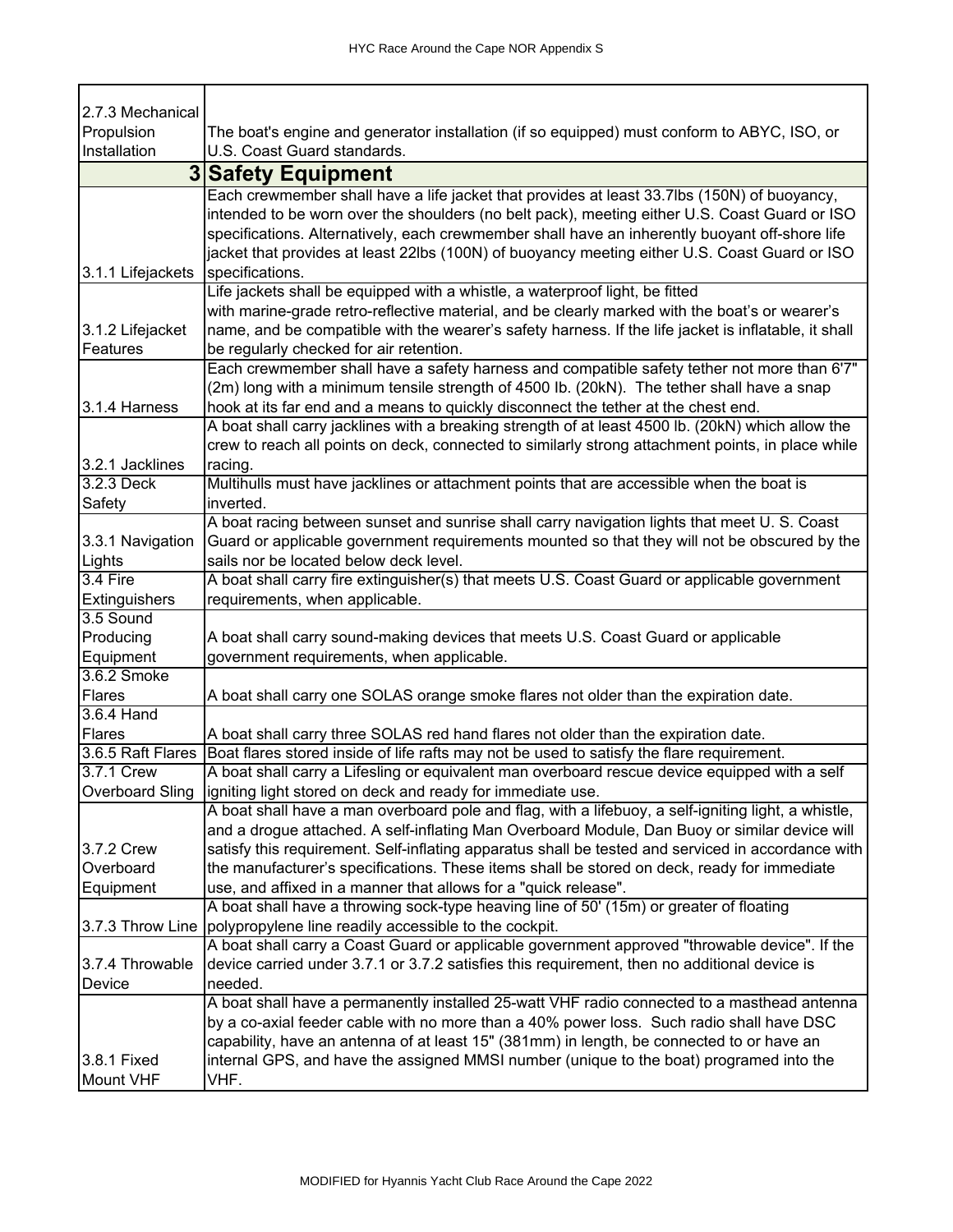|                               | A boat shall have a watertight handheld VHF radio or a handheld VHF radio with waterproof                         |
|-------------------------------|-------------------------------------------------------------------------------------------------------------------|
| 3.8.2 Handheld                | cover.                                                                                                            |
| <b>VHF</b>                    |                                                                                                                   |
|                               |                                                                                                                   |
|                               | All boats shall have an AIS Transponder, sharing a masthead VHF antenna via a low loss AIS                        |
|                               | antenna splitter. An acceptable alternative is a dedicated AIS antenna that is a minimum of 0.9                   |
|                               | meters long, mounted with its base at least 3 meters above the water, and fed with coax that                      |
| 3.9 AIS                       | has a maximum 40% power loss.                                                                                     |
| 3.14 GPS                      | A boat shall carry a GPS receiver.                                                                                |
| 3.15 Crew                     |                                                                                                                   |
| Overboard                     | A boat shall carry an electronic means to record the position of a man overboard within ten                       |
| <b>Button</b>                 | seconds. This may be the same instrument listed in 3.14.                                                          |
|                               | A boat shall carry either a 406MHz EPIRB which is properly registered to the boat, or a floating                  |
| 3.16.2 EPIRB /                | 406MHz Personal Locator Beacon, registered to the owner with a notation in the registration                       |
| PLB                           | that it is aboard the boat. This device shall be equipped with an internal GPS.                                   |
| 3.18 Depth                    | A boat shall have a permanently installed depth sounder that can measure to depths of at least                    |
| Sounder                       | 200 ft. (61m).                                                                                                    |
|                               | A boat shall have a permanently mounted magnetic compass independent of the boat's                                |
|                               |                                                                                                                   |
| 3.19.1 Compass<br>3.20 Charts | electrical system suitable for steering at sea.                                                                   |
|                               | A boat shall have non-electronic charts that are appropriate for the race area.                                   |
|                               | A boat shall carry soft plugs of an appropriate material, tapered and of the appropriate size,                    |
| 3.22 Plugs                    | attached or stowed adjacent to every through-hull opening.                                                        |
|                               | A boat shall carry one anchor, meeting the anchor manufacturer's recommendations based on                         |
| 3.23 Anchor                   | the yacht's size, with a suitable combination of chain and line.                                                  |
| 3.24.1                        | A boat shall carry a watertight, high-powered searchlight, suitable for searching for a person                    |
| Searchlight                   | overboard at night or for collision avoidance.                                                                    |
| 3.24.3                        | A boat shall carry at least two watertight flashlights with spare batteries in addition to the                    |
| Flashlights                   | requirement of 3.24.1.                                                                                            |
|                               | A boat shall carry a first aid kit and first aid manual suitable for the likely conditions of the                 |
|                               | 3.25 Medical Kits passage and the number of crew aboard.                                                          |
| 3.26 Radar                    | A boat shall carry an 11.5" (292mm) diameter or greater octahedral radar reflector or one of                      |
| Reflectors                    | equivalent performance.                                                                                           |
|                               | A boat shall carry two sturdy buckets of at least two gallons (8 liters) capacity with lanyards                   |
| 3.27.1 Buckets                | attached.                                                                                                         |
|                               |                                                                                                                   |
| 3.28 Safety                   | A boat shall post a durable, waterproof diagram or chart locating the principal items of safety                   |
| Diagram                       | equipment and through hulls in the main accommodation area where it can be easily seen.                           |
|                               |                                                                                                                   |
| 3.29.2                        |                                                                                                                   |
|                               | Emergency Tiller Wheel steered boats shall have an emergency tiller, capable of being fitted to the rudder stock. |
|                               | All lifesaving equipment shall bear retro-reflective material and be marked with the yacht's or                   |
|                               | wearer's name. The exception would be for new equipment or rented equipment (e.g. life rafts)                     |
| 3.31                          | that would require the unpacking of sealed equipment in order to meet this requirement. The                       |
| Identification                | boat name shall be added during the first servicing of any new equipment.                                         |
| 3.33.1 Mainsail               |                                                                                                                   |
| Reefing                       |                                                                                                                   |
|                               | A boat shall have a mainsail reefing capable of reducing the luff length by at least 10%.                         |
|                               | A boat shall not be rigged with any halyard that requires a person to go aloft in order to lower a                |
| 3.35 Halyards                 | sail.                                                                                                             |
| 3.36 Boom                     | A boat over 30' LOA (9.14m) shall have a means to prevent the boom from dropping if support                       |
| Support                       | from the mainsail or halyard fails.                                                                               |
| 4                             | <b>Skills</b>                                                                                                     |
|                               |                                                                                                                   |
| 4.1.2 Emergency               |                                                                                                                   |
| Steering                      | Crews must be aware of methods of steering the yacht with the rudder disabled.                                    |
|                               |                                                                                                                   |